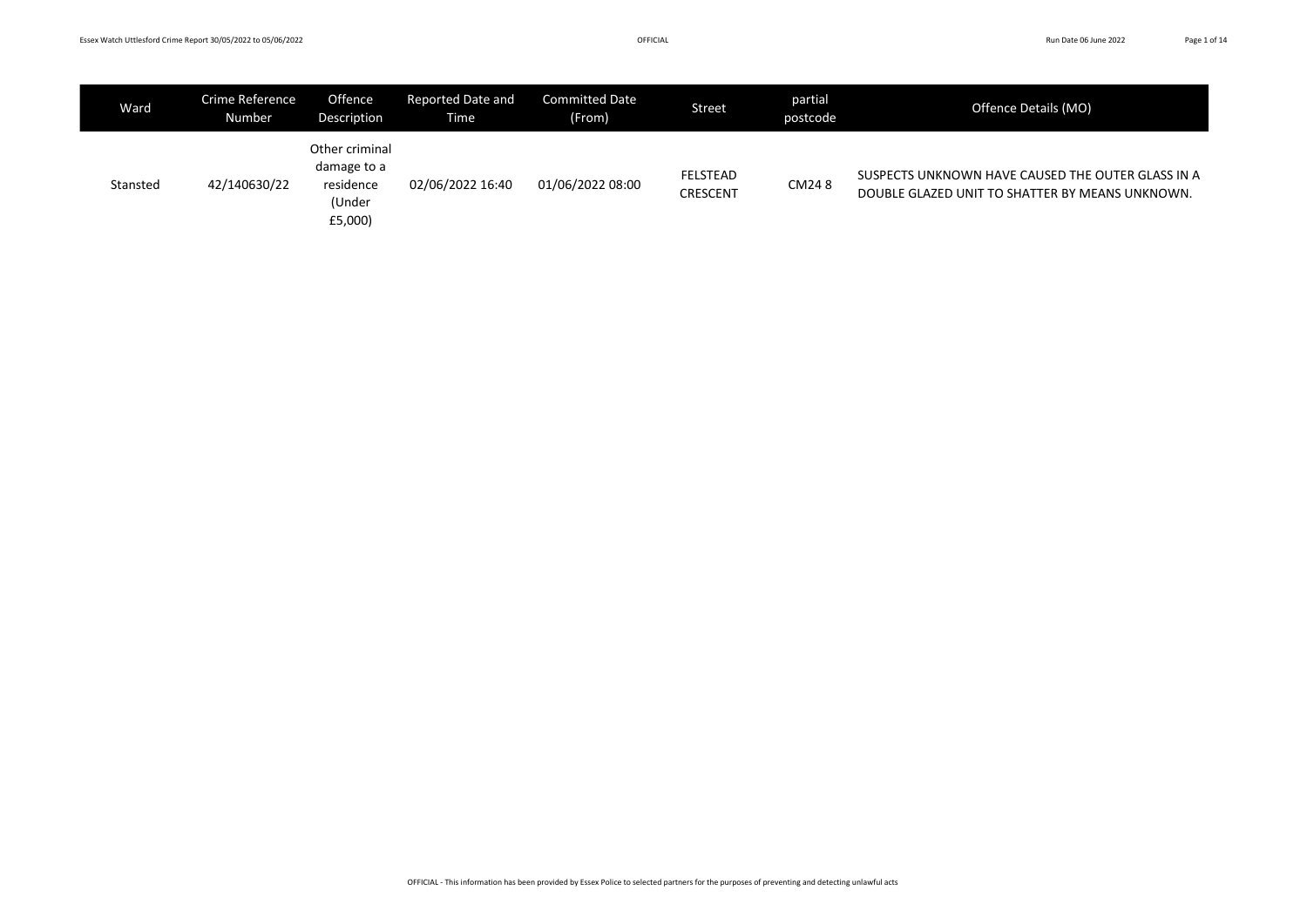| Ward                    | Crime Reference<br>Number | Offence<br>Description                                     | Reported Date and<br>Time | <b>Committed Date</b><br>(From) | Street                | partial<br>postcode | Offence Details (MO)                                                                                                                                                                                                       |
|-------------------------|---------------------------|------------------------------------------------------------|---------------------------|---------------------------------|-----------------------|---------------------|----------------------------------------------------------------------------------------------------------------------------------------------------------------------------------------------------------------------------|
| Saffron Walden<br>Shire | 42/138035/22              | Burglary -<br>Residential -<br>Dwelling                    | 30/05/2022 14:07          | 29/05/2022 10:00                | <b>BROMFIELD</b>      | CB113               | SUSPECT UNKNOWN HAS ENTERED THE VICTIMS UNLOCKED<br>ROOM AND REMOVED HIS TV AND FREEBOX REMOTE.                                                                                                                            |
| Saffron Walden<br>Shire | 42/138041/22              | Burglary -<br>Residential -<br>Dwelling                    | 30/05/2022 14:12          | 29/05/2022 12:00                | <b>BROMFIELD</b>      | CB113               | SUSPECT UNKNOWN HAS ENTERED THE VICTIMS UNLOCKED<br>ROOM AND REMOVED VARIOUS ITEMS INCLUDING A LOAF<br>OF BREAD, THE BATTERIES FROM HIS XBOX CONTROLLER, 4<br>PERSONAL DOCUMENTS A VISUAL ASSISTANCE CANE AND A<br>PILLOW. |
| <b>Stansted North</b>   | 42/143507/22              | Other criminal<br>damage to a<br>vehicle (Under<br>£5,000) | 04/06/2022 19:28          | 02/06/2022                      | <b>CAMBRIDGE ROAD</b> | CM248               | SUSPECTS UNKNOWN HAVE CAUSED DAMAGE TO OFFSIDE<br>WING MIRROR TO WHITE FORD FIESTA BY MEANS<br>UNKNOWN CAUSING IT TO HANG FROM THE VEHICLE.                                                                                |